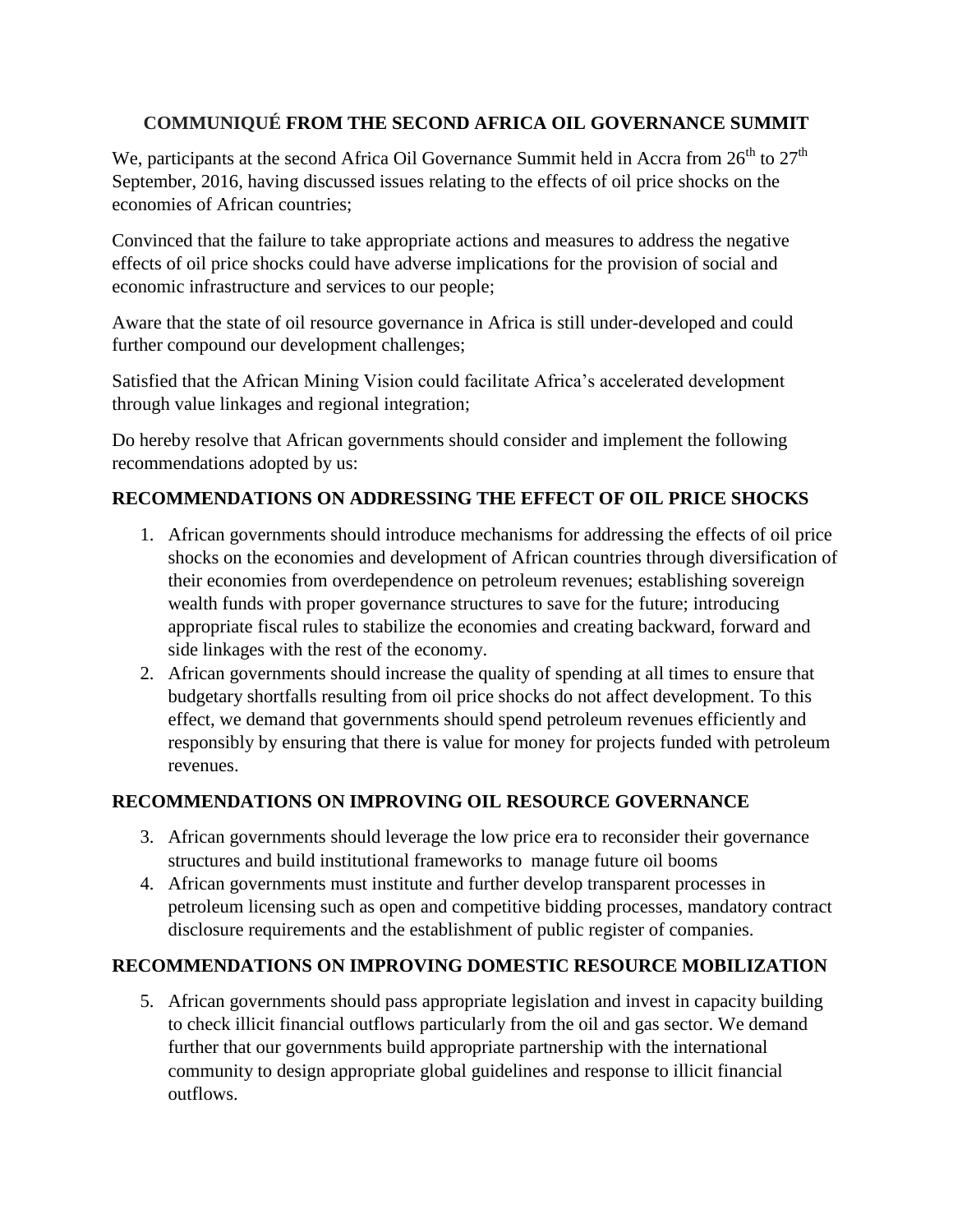6. African governments should increase their tax efforts by improving on tax administration and widening the tax base. Governments should develop comprehensive taxpayer database to identify and track tax payers for the purposes of increasing domestic revenues for development and fostering of public accountability.

#### **RECOMMENDATIONS ON PROMOTING INVESTMENT ATTRACTION IN AFRICA'S EXTRACTIVE SECTOR**

- 7. African governments should invest in increasing the capacity of our institutions to generate and protect knowledge of our geological environment and to be able to estimate the value of untapped resources to increase our negotiation position in our relationship with investors for the exploitation of our resources.
- 8. African governments should stop the blanket granting of tax concessions to extractive companies, and must review tax concession policies to appropriately target investments that bring maximum benefits to our countries. To this effect, we demand that our governments conduct a comprehensive evaluation of the current tax concession regime to determine its effectiveness as a tool for investment attraction.

## **RECOMMENDATIONS ON PROMOTING REGIONAL INTEGRATION**

- 9. African governments should increasingly involve their citizens in the implementation of the African Mining Vision which has been adopted as the blueprint for Africa's natural resource development. We further demand that relevant stakeholders should make efforts to mainstream the Vision into local policies and laws.
- 10. The development of Africa's natural resources should promote regional integration through the development of shared infrastructure, shared institutional and regulatory capacity, and harmonized policies and legislations.

# **RECOMMENDATIONS ON PROMOTING SUSTAINABLE DEVELOPMENT**

- 11. African governments, as a matter of urgency, should aggressively engage their citizens to ensure local ownership of the Sustainable Development Goals to improve on development accountability.
- 12. African governments should channel increased domestic revenues resulting from curbing illicit financial outflows and improvement in tax administration into financing sustainable development initiatives to ensure the achievement of the sustainable development goals.
- 13. African governments should prioritize investments in agriculture and human capital development for the use of petroleum revenues to facilitate poverty reduction and reduce income inequality. We further demand that state petroleum institutions should effectively coordinate with National Development Institutions to ensure integrated resource development for inclusive growth.

# **RECOMMENDATIONS ON COMMUNITY ENGAGEMENT AND DEVELOPMENT**